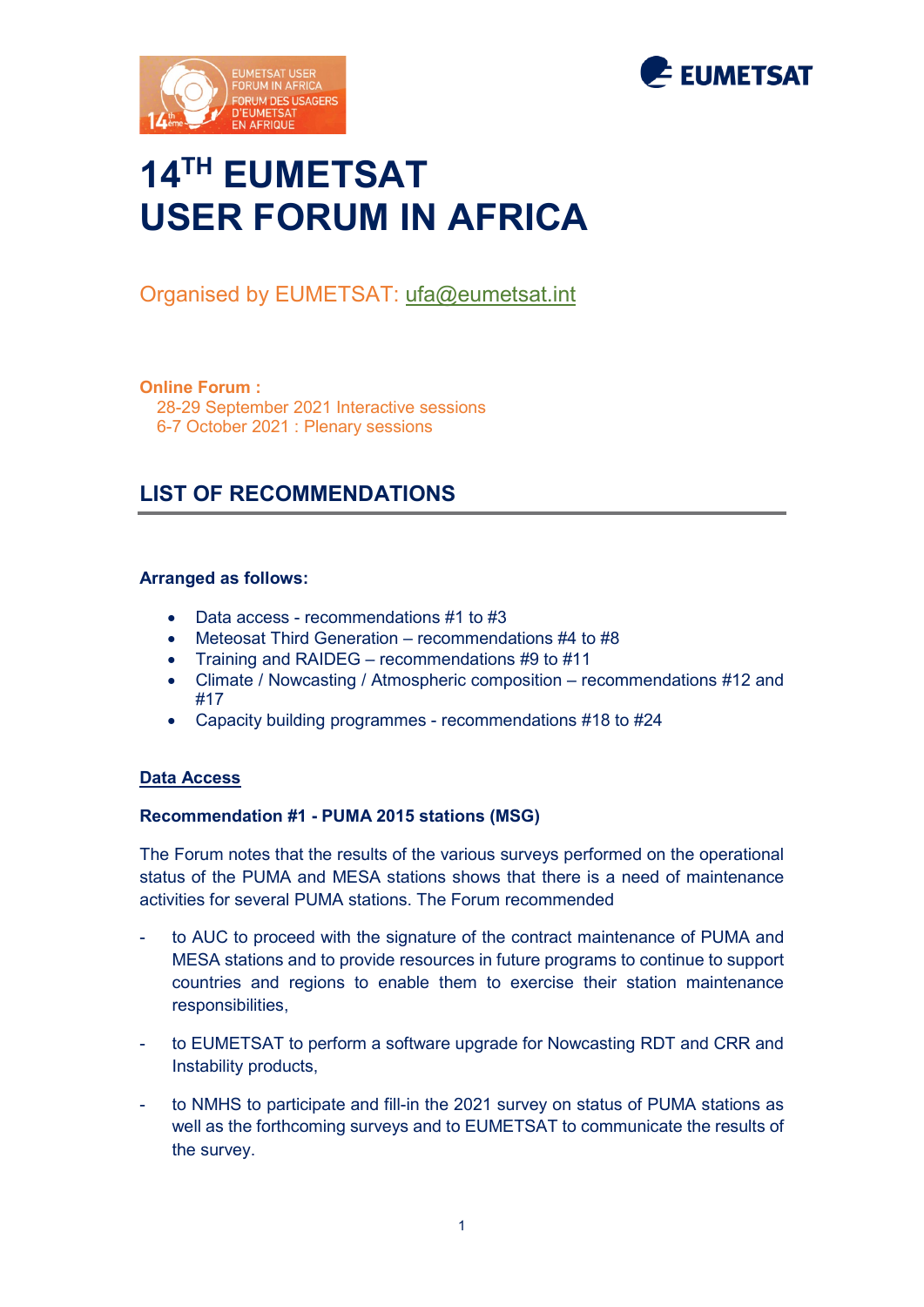



### **Recommendation #2 - Future PUMA-202X-MTG stations**

The Forum notes the need to upgrade the satellite data reception infrastructure (namely the PUMA reception stations) in order to receive, display and process the MTG data. The Forum therefore very much welcomes and supports the plan presented by AUC to upgrade the PUMA stations in the 2023-2024 timeframe in the framework of intra-ACP ClimSA programme. When designing the technical specifications of the future PUMA-202X-MTG Stations, the Forum recommended to AUC, EUMETSAT and RAIDEG:

- to take into account PUMA-2015 lesson-learned,
- to consider the need for the future PUMA Stations to be both MTG and MSG compatible,
- to consider to have an increased data storage and processing capacity,
- to consider to be compatible with EUMETCast-C-Band Africa and EUMETCast TERRESTRIAL and other means to access data (e.g. NWC SAF Hubs),
- to clarify the scope of the PUMA-202X-MTG upgrade  $(SW + PCs)$ , but not antennas and LNB),
- to clarify and communicate to all NMHSs the deployment schedule and list of beneficiaries.

#### **Recommendation #3 - New data services:**

The Forum notes and welcomes the new data services put recently in place by EUMETSAT in support to data access, processing as well as open knowledge repositories.

EUMETView is widely used as a back-up and in complement to PUMA. The Forum invited African NMHSs to try the new online data access services, new 'EUMETView'<sup>[1](#page-1-0)</sup>, Data Tailor and the Data Store,

Participants of the Forum expressed a great interest in Cloud computing. The Forum encouraged EUMETSAT to provide basic awareness & training, as some barriers to Cloud Computing were identified (e.g. need of a stable internet connectivity, or cost),

Several NMHS expressed interest in EUMETCast-Terrestrial as it might allow access to all MTG data & products. The Forum recommended to identify potential users, their NREN representative and to perform test connection.

<span id="page-1-1"></span>The Forum encouraged NMHS to consult the EUMETSAT User Support Knowledge-Base<sup>[2](#page-1-1)</sup> to get more acquainted with data and satellite services.

-

<span id="page-1-0"></span><sup>1</sup> [http://view.eumetsat.int](http://view.eumetsat.int/)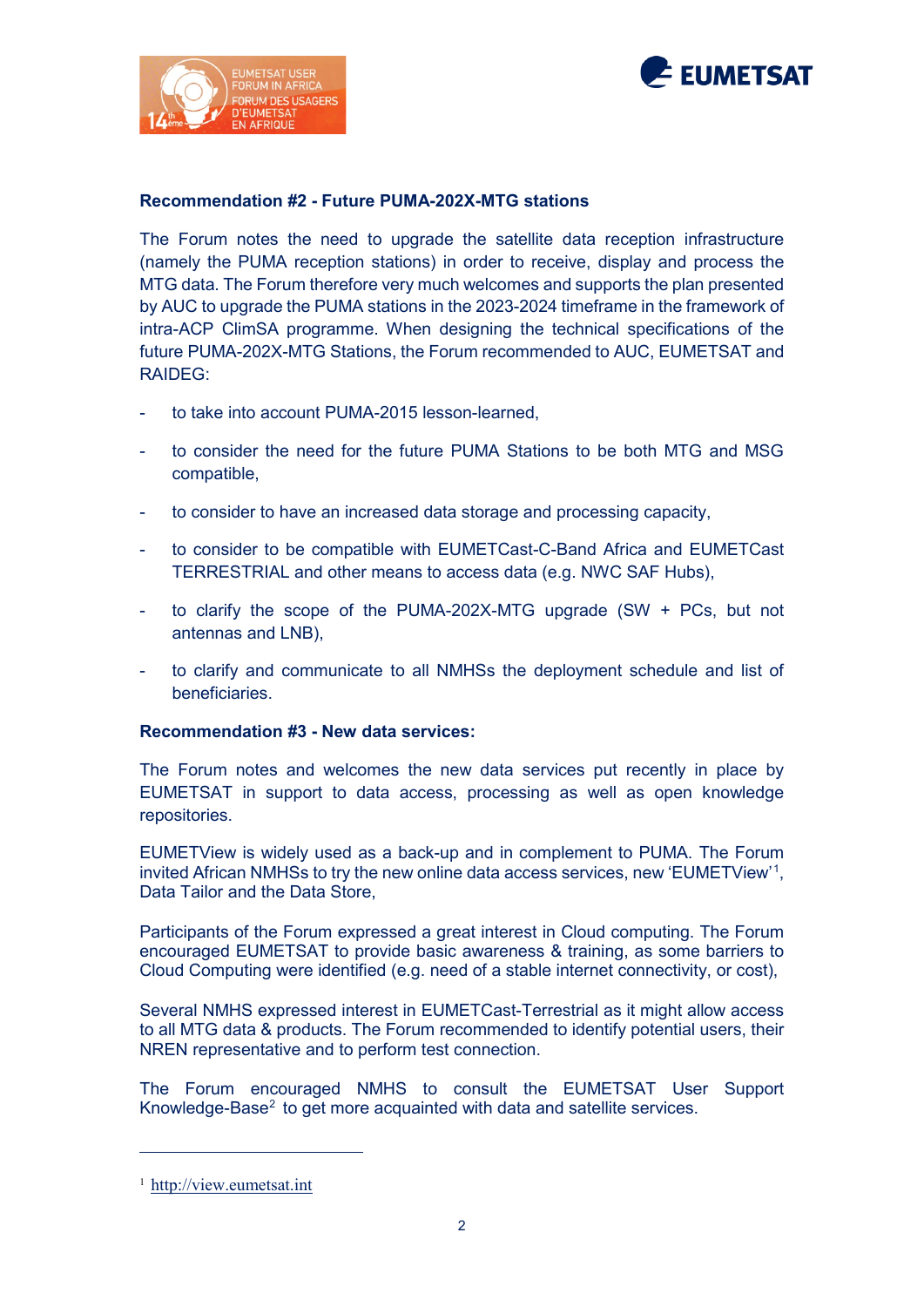



### **Meteosat Third Generation**

#### **Recommendation #4 - Transition Roadmap**

The Forum notes and welcomes the updated roadmap for the transition from MSG to MTG presented by EUMETSAT. The Forum recommended to AUC and EUMETSAT to complete the deployment of the new PUMA 202X-MTG by mid-2024 as then the transition from MSG to MTG could be completed by end of 2024.

#### **Recommendation #5 - MTG contribution to service improvements**

The Forum notes the new capabilities of the FCI and LI MTG instruments, as well as the current list of MTG products prioritised by the RAIDEG for inclusion in the EUMETCast-Africa dataflow. The Forum recommended to NMHS to consider potential improvement of their services based on FCI and LI instruments

#### **Recommendation #6 - Support documentation for the transition to MTG**

The Forum welcomes the various support documents that are made available by EUMETSAT in support to MTG transition notably the MTG Africa Products User Guide [AfricaPUG], the MTG Africa webinar organised in March 2021. The Forum encouraged all the MTG African users and recommended all NMHSs experts to get more familiar with the new MTG products by:

- familiarizing with the MTG Africa Products User Guide [AfricaPUG] $^3$  $^3$ ,
- accessing and studying available on-line resources and,
- attending or re-watching on-line webinars on MTG<sup>[4](#page-2-1)</sup>.

Furthermore, the Forum recommended to EUMETSAT to create a repository of (technical) documents relevant to MTG in Africa (MTG-Africa data sets, PUMA related documentation, transition roadmap, calendar, etc).

#### **Recommendation #7 - Training needs and transition to MTG**

The Forum notes that an important training efforts are needed to accompany the transition to MTG. The Forum recommended to EUMETSAT and African VLab CoE to organise, support and perform additional training sessions to MTG African users on :

-

<span id="page-2-0"></span><sup>&</sup>lt;sup>2</sup> https://eumetsatspace.atlassian.net/wiki/spaces/EUM/overview<br> $\frac{3 \text{ https://www.eumetsat.int/media/47571}}{4 \text{ e.g } MTG}$  in Africa webinar:

<span id="page-2-1"></span>[https://www.eventsforce.net/eumetsat/frontend/reg/tvenue.csp?pageID=10401&ef\\_sel\\_menu=177&eve](https://www.eventsforce.net/eumetsat/frontend/reg/tvenue.csp?pageID=10401&ef_sel_menu=177&eventID=24)  $ntID=24$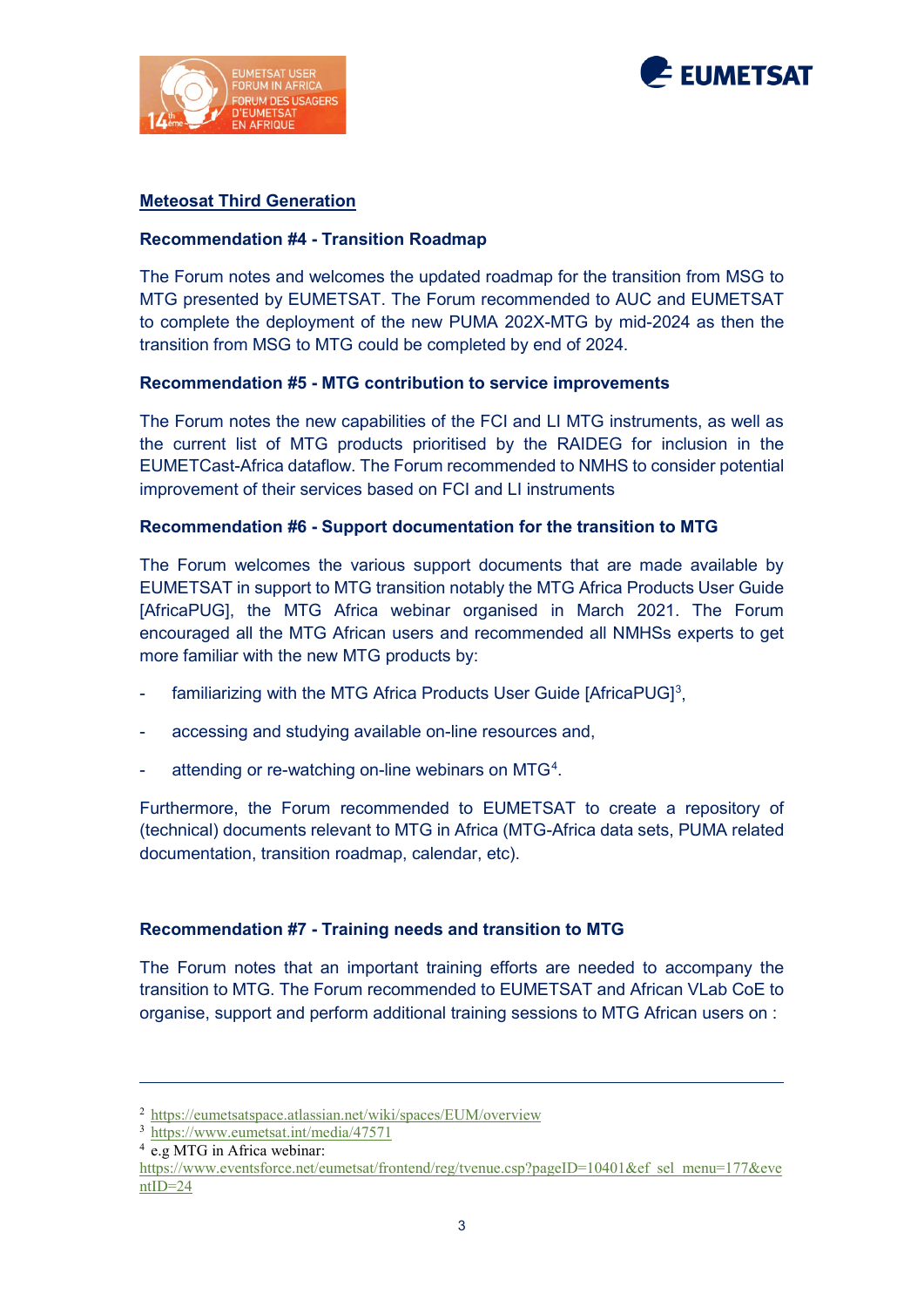



- Training on PUMA system administrator. These training should be organised in a more intense and regular basis,
- Training on use of new products (i.e. LI, and increased FCI resolution ) for Nowcasting applications,
- Training on use of new PUMA-202X station for various applications.

#### **Recommendation #8 - MTG and North Africa**

The Forum notes the EUMETSAT to continue efforts in supporting NMHSs of North Africa into the transition to MTG. The Forum recommended to continue having specific meeting (and attending MTG-UP meetings), with a focus on specification for infrastructure upgrade

# **RAIDEG and Training**

#### **Recommendation #9 - RAIDEG**

The Forum recognizes the crucial role of the RAIDEG<sup>[5](#page-3-0)</sup> on the optimization of data flows transmitted via EUMETCast, on the identification of needs in terms of data, functionalities of tools and training. The Forum notes, however, that RAIDEG can only fully exercise its mandate if proper communication is ensured between RAIDEG members and NMHSs as well as RCCs. The Forum therefore recommended to NMHS to designate a RAIDEG national contact person and liaise with the RAIDEG regional representative.

#### **Recommendation #10 - Training needs on satellite meteorology**

The Forum recognizes that the needs for training on satellite meteorology remains high. The Forum identified, through discussions and interactions among the experts, specific modules and thematic to be developed and proposed for training:

- modules related to new data access mechanism (EUMETView, Terrestrial and cloud computing),
- satellite meteorology combined with NWP,
- climate monitoring on use of satellite-based products for climate monitoring (e.g. TAMSAT and CM\_SAF),

-5

<span id="page-3-0"></span>[https://community.wmo.int/activity-areas/wmo-space-programme-wsp/ra-i-dissemination-exp](https://community.wmo.int/activity-areas/wmo-space-programme-wsp/ra-i-dissemination-expert-group) [ert-group](https://community.wmo.int/activity-areas/wmo-space-programme-wsp/ra-i-dissemination-expert-group)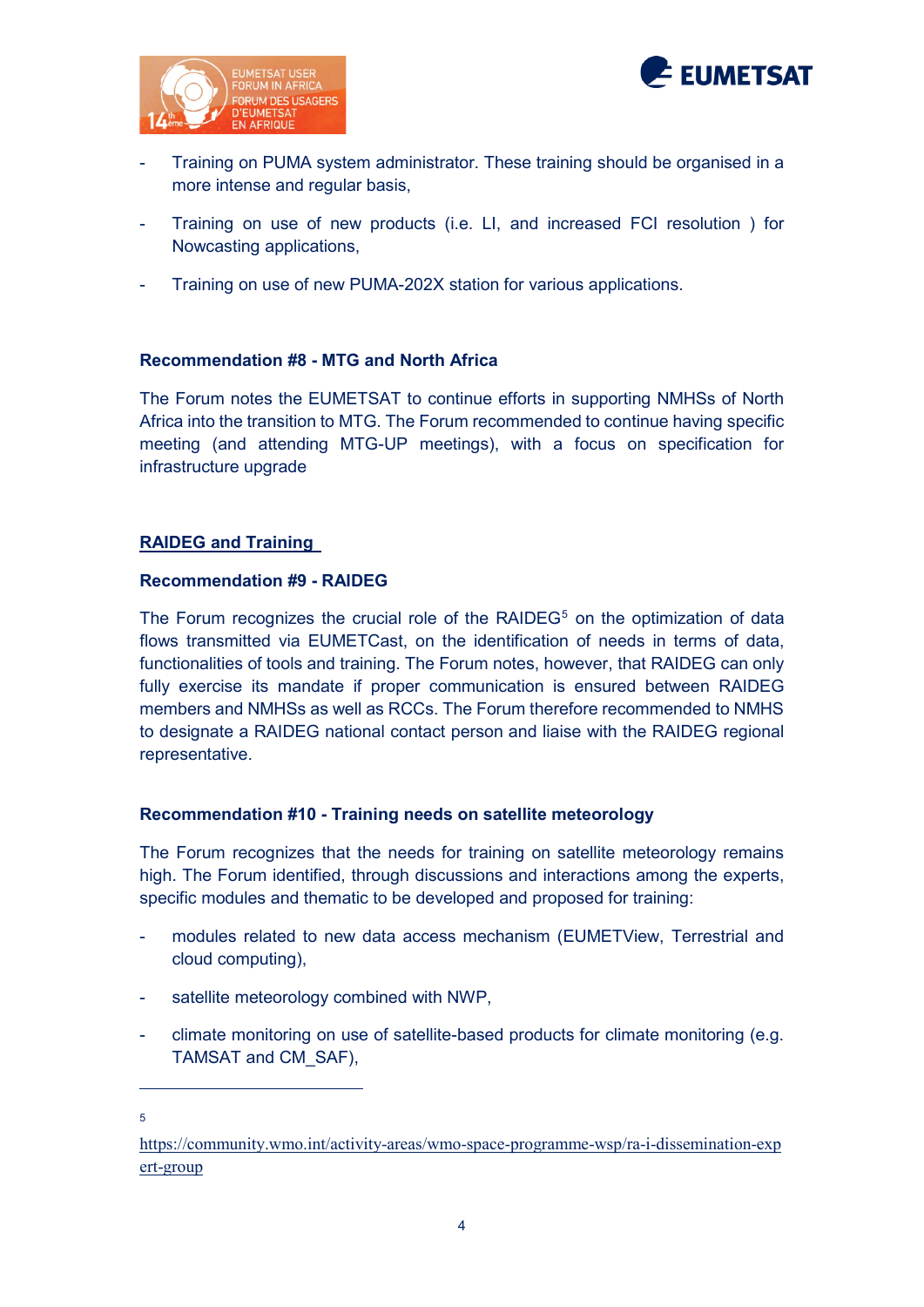



use of some Nowcasting products, with priority focus on RDT and CRR and instability index.

### **Recommendation #11 - Online Training opportunities**

The Forum welcomes the status of the African Satellite Meteorology training programme<sup>[6](#page-4-0)</sup>. The Forum recommended to African users to seize on-line training opportunities, which have increased.

# **Climate / Nowcasting / Atmospheric composition**

# **Climate monitoring**

# **Recommendation #12 - Climate data**

Participants of the Forum notes that EUMETSAT satellite data, products and tools could be used into the development of science-based climate services. The Forum recommended that awareness shall be increased on the use of satellite-data for climate monitoring in Africa, with focus on TAMSAT and CM-SAF (and other SAFs) data and their combined used with Climate Data Store.

# **Recommendation #13 - EUMETSAT Climate Data cube**

Participants of the Forum express interest in the prototype EUMETSAT data cubes that allows notably to monitor drought and vegetation. The Forum recommended to EUMETSAT to extend its Climate Data-Cube on Africa and consequently to engage with African users for collaboration and demonstration of this tool.

#### **Recommendation #14 - ClimSA JRC Climate Station**

The Forum welcomes the new ClimSA-JRC Climate Station. Therefore the Forum recommended to NMHS to contribute to the JRC survey dedicated to the design of the C-Station and further to collaborate in its implementation.

#### **Nowcasting**

-

#### **Recommendation #15 - Guidelines for Nowcasting applications in Africa**

Participants of the Forum have been informed about recent and planned activities related to nowcasting through novel initiatives, techniques and data. Participants of the Forum express a large interest in using the products resulting from the NWC SAF (e.g. RDT and CRR). The Forum recommended, as some countries are willing to install the NWC SAF for local use, to share with all NMHSs the SWIFT experience and lesson-learnt in the form of a Guidelines for Nowcasting applications in Africa.

# **Recommendation #16 - African Hub(s) and NWC SAF products**

<span id="page-4-0"></span><sup>6</sup> see<https://asmet.africa/> and<https://training.eumetsat.int/>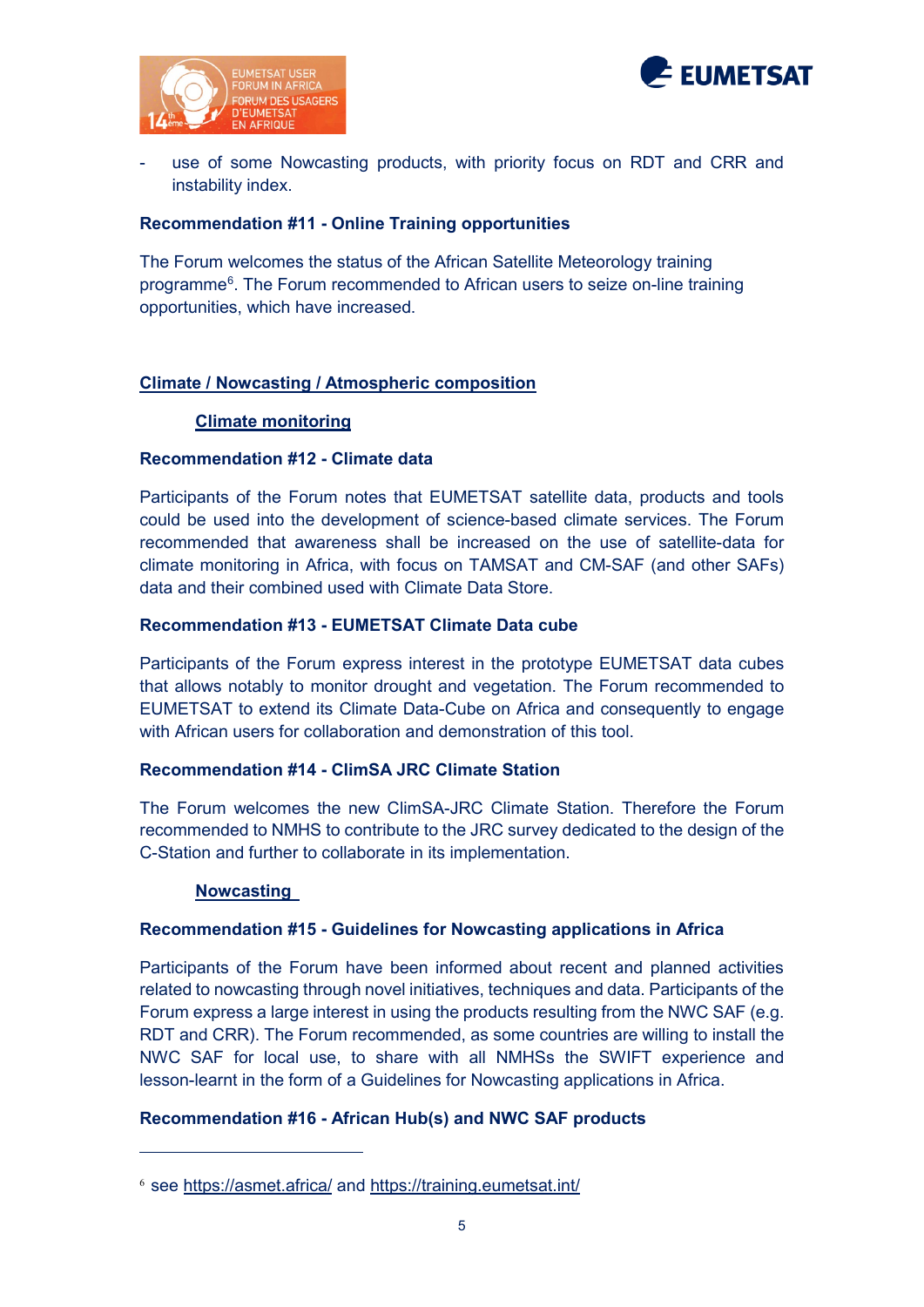



The Forum notes that, due to EUMETCast C-Band limited bandwidth, it might be difficult to access all necessary MTG data to feed the NWC SAF software. The Forum recommended that each NMHS could access via regional centre (e.g. RSMC South Africa) Hub concept for providing NWC SAF products. These hubs should be consolidated for the MTG era in each region and should be considered as a precursor for an African Meteorological Satellite Application Facility (AMSAF).

#### **Atmospheric composition**

#### **Recommendation #17 - Atmospheric composition monitoring**

The Forum recognizes that Air pollution is an increasing issue in many African countries, and more specifically in cities, as it has an impact on the health of the inhabitants. The Forum notes also the contribution of meteorological satellites in the monitoring and forecast of the atmospheric composition. In particular, participants of the Forum has been informed about the current and future EUMETSAT and Copernicus missions and instruments dedicated to the monitoring of air pollution. The Forum recommended to Agencies and Institutions (e.g. CAMS, AC-SAF consortium) that can provide data, products and services for Africa :

- to engage in coordinated awareness raising of their offer for service and science across Africa,
- to ensure ease of access and provide tools to support data access and manipulation to support service and science and support the exploration of the co-development of future regional products (in the context of the AMSAF).
- to engage in capacity development and training on integration and downscaling of in situ, satellite and model data, access to data and processing infrastructure as well as to coordinate on atmospheric composition science and services in their activities as a priority.

#### **Capacity Building programmes**

#### **GMES&Africa**

#### **Recommendation #18 - Contract maintenance of PUMA and MESA stations**

The Forum notes that the results of the various surveys performed onthe operational status of PUMA and MESA stations shows that maintenance activities are needed for several stations. The Forum recommended to AUC to proceed with the signature of the contract maintenance of PUMA and MESA stations.

#### **Recommendation #19 - GMES & Africa Second Phase**

The Forum welcomes the status of implementation of the GMES&Africa services by the 12 regional Consortia. The Forum recommended to consolidate and expand the successful services in the next Phase of the programme.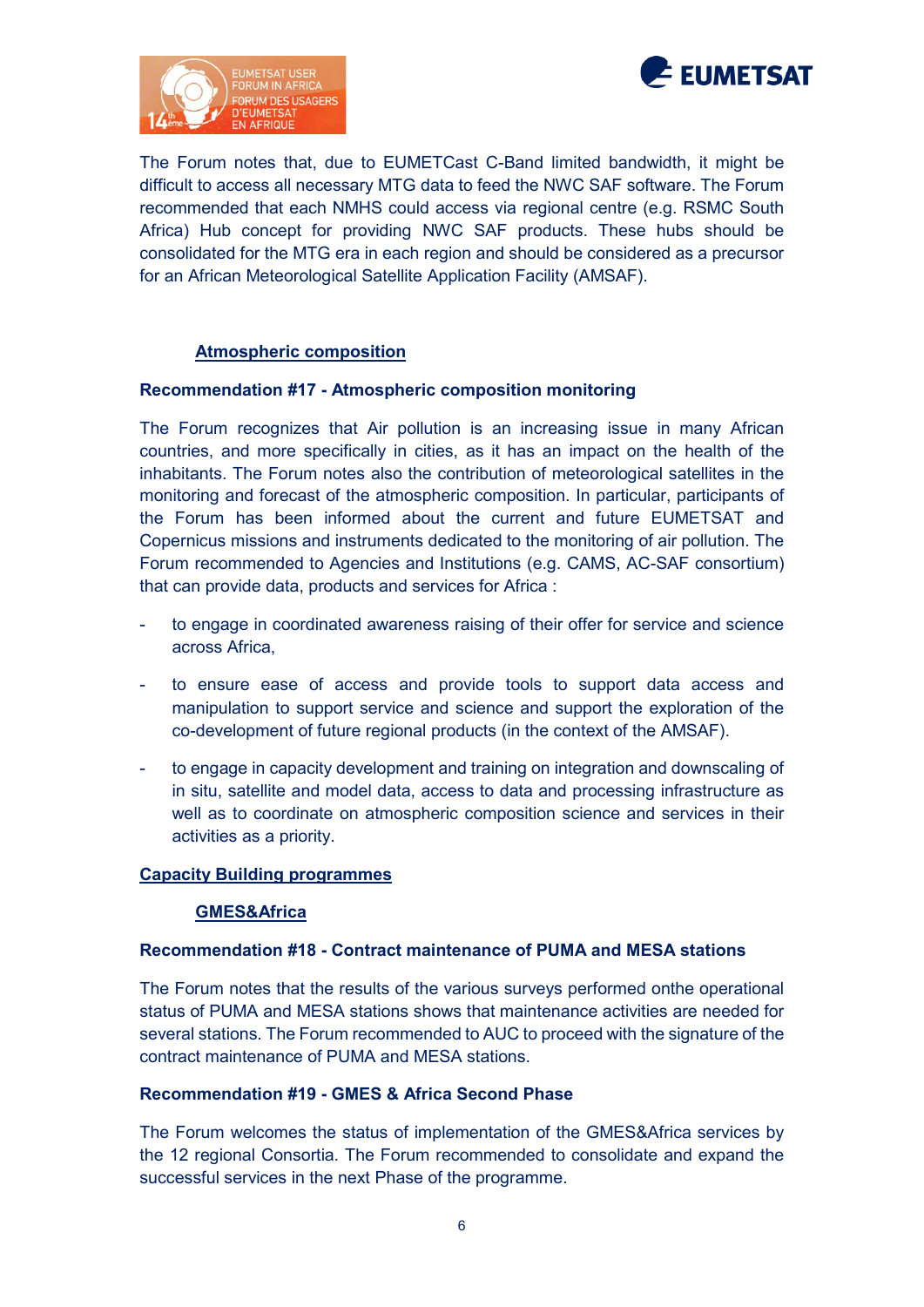



# **Recommendation #20 - Cross-fertilization with other Earth Observation Capacity Building Programme**

The forum notes the important effort made by the GMES & Africa programme on Service Development and Capacity Building, Outreach and awareness raising among other aspects. Therefore, the Forum recommended to AUC and Regional Consortia to share GMES&Africa positive experience with other Earth Observation Capacity Building programmes.

# **ClimSA**

The Forum notes the status of implementation of the Intra-ACP ClimSA programme in Africa and in the 5 regions (ECCAS, ECOWAS, IGAD, IOC and SADC).

# **Recommendation #21 : Involvement of North Africa in ClimSA**

The Forum recommended to AUC to see how North Africa countries could join of benefit from ClimSA.

#### **Recommendation #22 : Engagement of NMHSs with their RCCs**

The Forum recommended Countries to continue engaging with their RCC (and reciprocally) to discuss the Climate services to be implemented within ClimSA.

#### **SAWIDRA**

The Forum welcomes the recent progresses achieved by the SAWIDRA projects, however the Forum notes also that most of the infrastructure were installed towards the end of the project, not allowing the projects to fully exploit it and start benefiting from it.

#### **Recommendation #23 - SAWIDRA-Follow-on**

In order to sustain the results achieved, the Forum recommended AfDB, with the support of EUMETSAT and the RCC, to start preparation for a second phase of the project and to mobilize resource for strengthening and continuing operations of RARS-Africa network.

#### **Recommendation #24 - RARS-Africa network operationalization and GTS**

In order to contribute to the enhancement of regional and global NWP, the Forum recommended to ACMAD, RCCs and Hosting Sites with the support of EUMETSAT and WMO to:

- operationalize the RARS-Africa network and ensure data sharing data through the WMO/GTS.

- build capacity for African scientists on satellite data assimilation in global and regional NWP